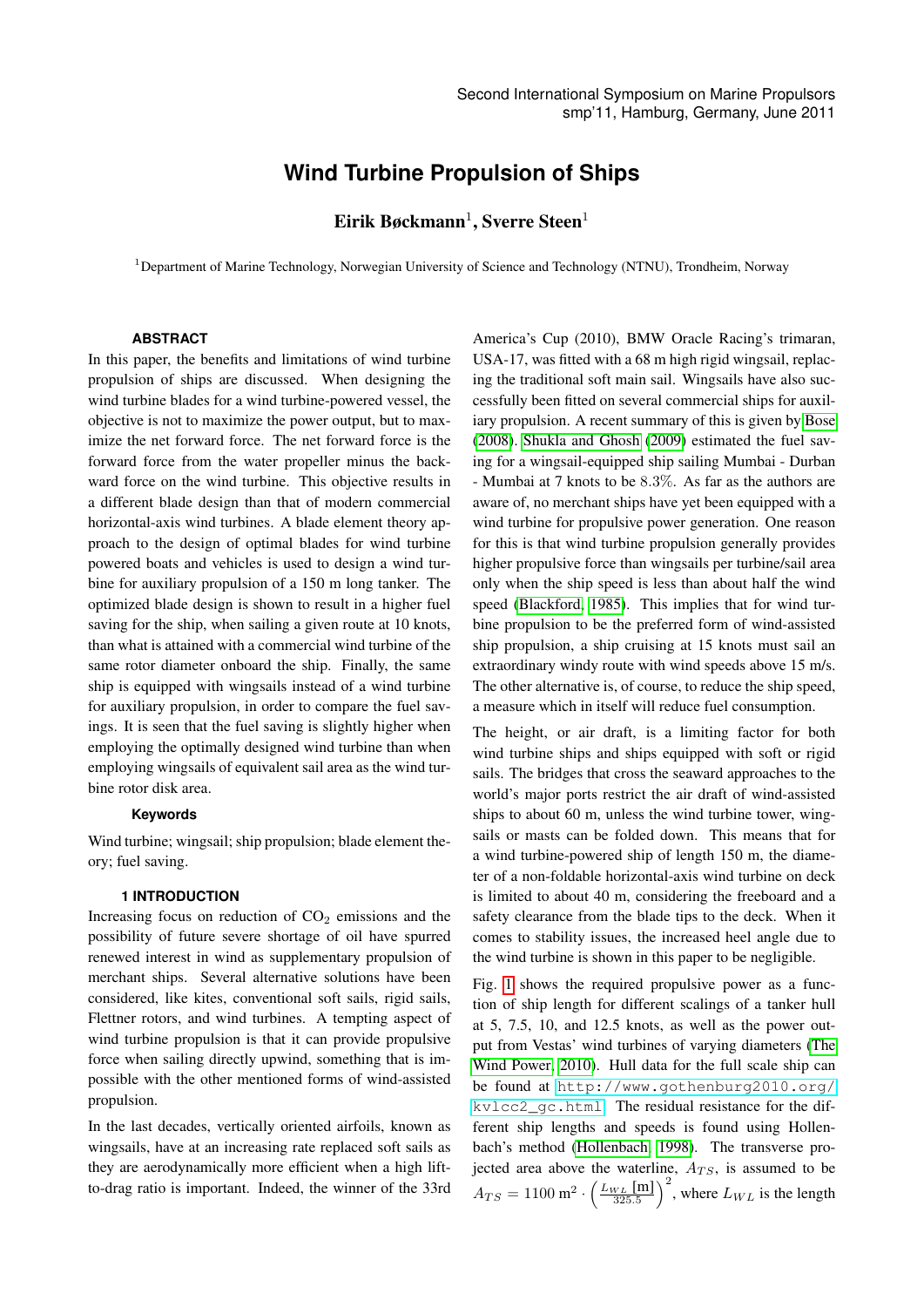of waterline. The corresponding air drag coefficient with respect to  $A_{TS}$  is assumed to be  $C_{DS} = 0.8$ . The required propulsive power is calculated as the total resistance times the ship speed divided by a total efficiency factor of 0.7.

#### **2 OPTIMAL WIND TURBINE DESIGN**

#### **2.1 Axial momentum theory**

First, let us look at the simple axial momentum theory to see how the task of designing an optimal wind turbine for ship propulsion results in a different blade design than a wind turbine designed to maximize the power output. Consider a wind turbine-powered ship that is sailing at an angle  $\theta'$  to the apparent wind, see Fig. [2.](#page-1-0) The true wind direction relative to the ship course is  $\theta$ . The wind speed is W and the ship speed is  $u$ , which together give the apparent wind speed U. From axial momentum theory [\(Hansen, 2008\)](#page-8-3), the component of the force on the wind turbine parallel to the ship's course is given by

<span id="page-1-8"></span>
$$
F_W = 2\rho_a U^2 a (1 - a) A \cos \theta',\tag{1}
$$

where  $\rho_a$  is the mass density of air, A is the turbine rotor disk area, and  $a$  is the axial induction factor. The power generated by the wind turbine is from axial momentum theory

<span id="page-1-1"></span>
$$
P = 2\rho_a U^3 a (1 - a)^2 A.
$$
 (2)

The forward force from the water propeller is then

$$
F = \frac{P\zeta}{u},\tag{3}
$$

where  $\zeta$  is the overall propulsive efficiency, which accounts for losses in the power transmission between the wind turbine and the water propeller, as well as water propeller losses. The net forward force,  $F_{net} = F - F_W$ , then becomes

<span id="page-1-2"></span>
$$
F_{net} = \frac{P\zeta}{u} - 2\rho_a U^2 a (1 - a) A \cos \theta'. \tag{4}
$$

Inserting Eq. [\(2\)](#page-1-1) into Eq. [\(4\)](#page-1-2), and differentiating with respect to a gives

$$
\frac{dF_{net}}{da} = 2\rho_a U^2 A \cdot \left[\frac{\zeta U}{u}(1 - 4a + 3a^2) - (1 - 2a)\cos\theta'\right].
$$
 (5)

Setting Eq. [\(5\)](#page-1-3) equal to zero to find a maximum value for  $F_{net}$  leads to a quadratic equation which has the solution

$$
a = \frac{-(2\cos\theta' - 4\gamma)}{6\gamma} \pm \frac{\sqrt{(2\cos\theta' - 4\gamma)^2 - 12\gamma(\gamma - \cos\theta')}}{6\gamma}, \quad (6)
$$

where  $\gamma = \frac{\zeta U}{u}$ . We see from Eq. [\(6\)](#page-1-4) that if not  $\zeta$  approaches zero when u approaches zero,  $\frac{\zeta}{u}$  will approach infinity, and we cannot use Eqs.  $(4)$ ,  $(5)$  or  $(6)$ . If the ship is

sailing directly upwind at half the wind speed and  $\zeta = 0.7$ , Eq. [\(6\)](#page-1-4) gives  $a = 0.22$ , or  $a = 0.80$ . Momentum theory is not valid for  $a > 0.4$  [\(Hansen, 2008\)](#page-8-3), so the valid solution is  $a = 0.22$ . If we instead want to maximize the power output from the wind turbine, we differentiate Eq. [\(2\)](#page-1-1) with respect to a, and set the resulting equation equal to zero. We then find that  $a = \frac{1}{3}$  or  $a = 1$ . Calculating the power coefficient defined as

<span id="page-1-7"></span>
$$
C_P = \frac{P}{\frac{1}{2}\rho_a U^3 A} = 4a(1-a)^2 \tag{7}
$$

with  $a = \frac{1}{3}$ , we get  $C_P = 16/27$ , which is known as the Betz limit.

Inserting these two values of a gives the results shown in Table [1.](#page-1-5) We see that although the power from the wind turbine that is optimized for ship propulsion is 10% less, the backward force is 23% less, resulting in a net forward force that is 23% higher than that of the wind turbine that is optimized for power, for the given values of  $\zeta, \theta'$ , and  $\frac{u}{U}$ .

<span id="page-1-5"></span>Table 1: Backward thrust, power and net forward force from axial momentum theory.

| a                        | 0.22   | 1/3    |
|--------------------------|--------|--------|
| $F_W/(\rho_a U^2 A)$     | 0.3423 | 0.4444 |
| $P/(\rho_a U^3 A)$       | 0.2673 | 0.2963 |
| $F_{net}/(\rho_a U^2 A)$ | 0.2190 | 0.1778 |

# **2.2 Blade element theory**

[Blackford](#page-8-1) [\(1985\)](#page-8-1) showed how classical blade element theory can be used to design optimal wind turbine blades for a wind turbine-powered vessel. Blackford's approach is briefly presented here with the original notation, and applied to design the wind turbine blades for a notional wind turbine ship.

<span id="page-1-3"></span><span id="page-1-0"></span>

Figure 2: Sketch of wind and ship velocity vectors.

<span id="page-1-4"></span>The apparent wind speed, with respect to the wind turbinepowered vessel, see Fig. [2,](#page-1-0) is given by

<span id="page-1-6"></span>
$$
U = W(1 + f^2 + 2f\cos\theta)^{1/2},\tag{8}
$$

where  $f = u/W$  is the ship speed to wind speed ratio. The angle  $\theta'$ , which is the angle between the apparent wind and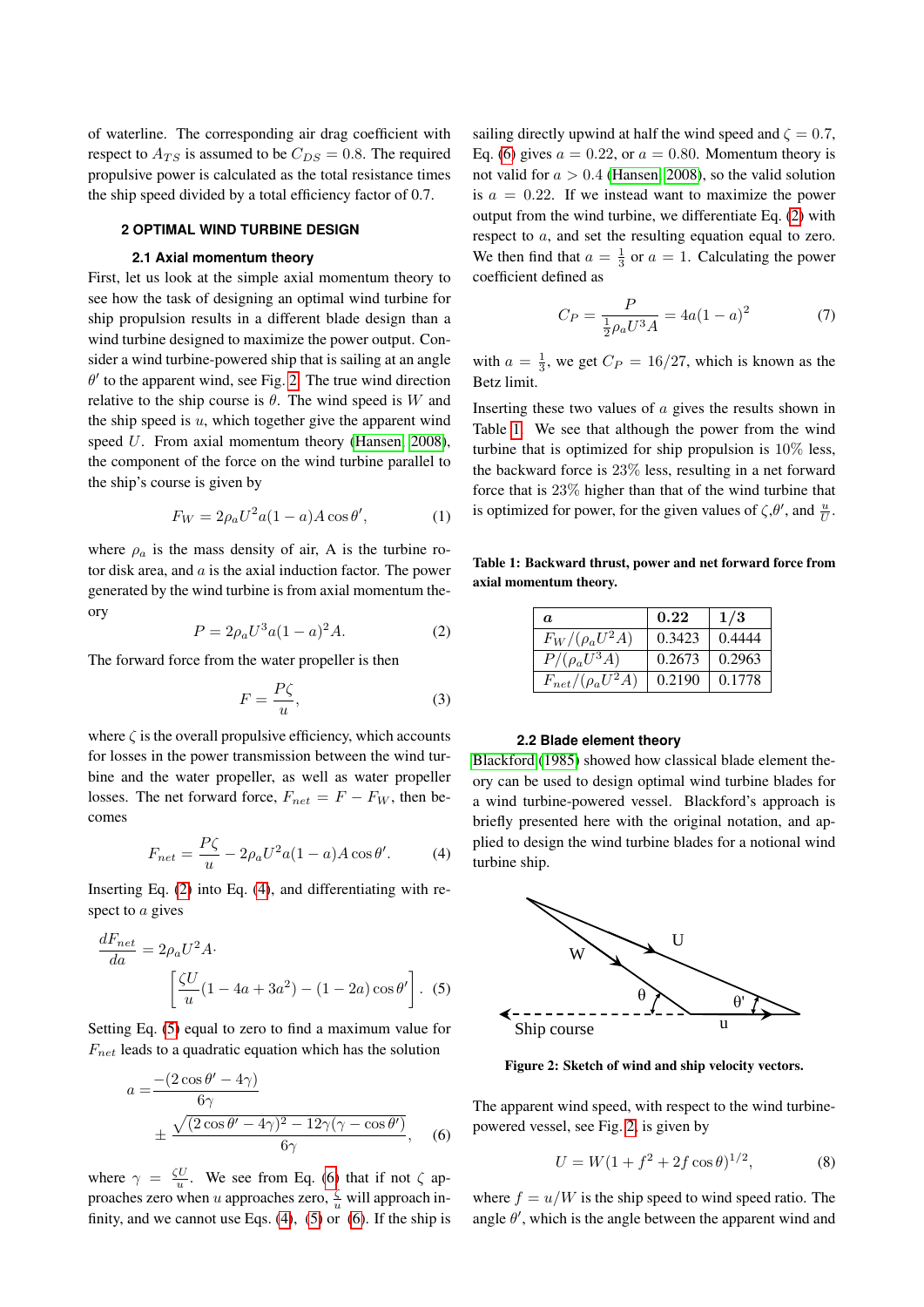<span id="page-2-0"></span>

Figure 1: Wind turbine diameter vs power output for Vestas' wind turbines, and ship length vs required propulsive power for scalings of a VLCC hull.

the ship course, is given by

<span id="page-2-4"></span>
$$
\cos \theta' = \pm \left[ 1 - \left( \frac{W \sin \theta}{U} \right)^2 \right]^{1/2}, \quad (9)
$$

where the plus sign is to be used for  $0 < \theta' < \pi/2$ , and the minus sign for  $\pi/2 < \theta' < \pi$ . When  $\theta' > \pi/2$ ,  $F_W$  is actually helping the ship forward. The apparent wind speed experienced by the rotating blade element at radius  $r$ , see Fig. [3,](#page-2-1) is given by

$$
V = ([U(1-a)]^2 + [(1+a')\Omega r]^2)^{1/2}, \qquad (10)
$$

where  $\alpha$  is the fractional decrease in wind speed when the wind reaches the blade,  $a'$  accounts for the induced rotation of the wind field at the blade, and  $\Omega$  is the wind turbine rotation rate in rad/s.

The power extracted from the wind by the blade element of width  $dr$  is given as the product of the tangential component of the aerodynamic force acting on the blade element times the tangential velocity component of the blade element,  $\Omega r$ , i.e.

<span id="page-2-2"></span>
$$
dP = \frac{1}{2}\rho_a cNV^2 (C_L \sin \phi - C_D \cos \phi) \Omega r dr, \qquad (11)
$$

where N is the number of blades,  $\phi$  is the apparent wind angle, c is the chord, and  $C_L$  and  $C_D$  are the lift and drag

<span id="page-2-1"></span>

Figure 3: Wind turbine blade element with air velocity components.

coefficients of the blade element respectively. The forward force produced by the water propeller can be derived from the wind turbine power as

<span id="page-2-3"></span>
$$
dF = \zeta dP/u,\t(12)
$$

where  $\zeta$  is the overall efficiency factor of the driving mechanism, which consists of all components transmitting the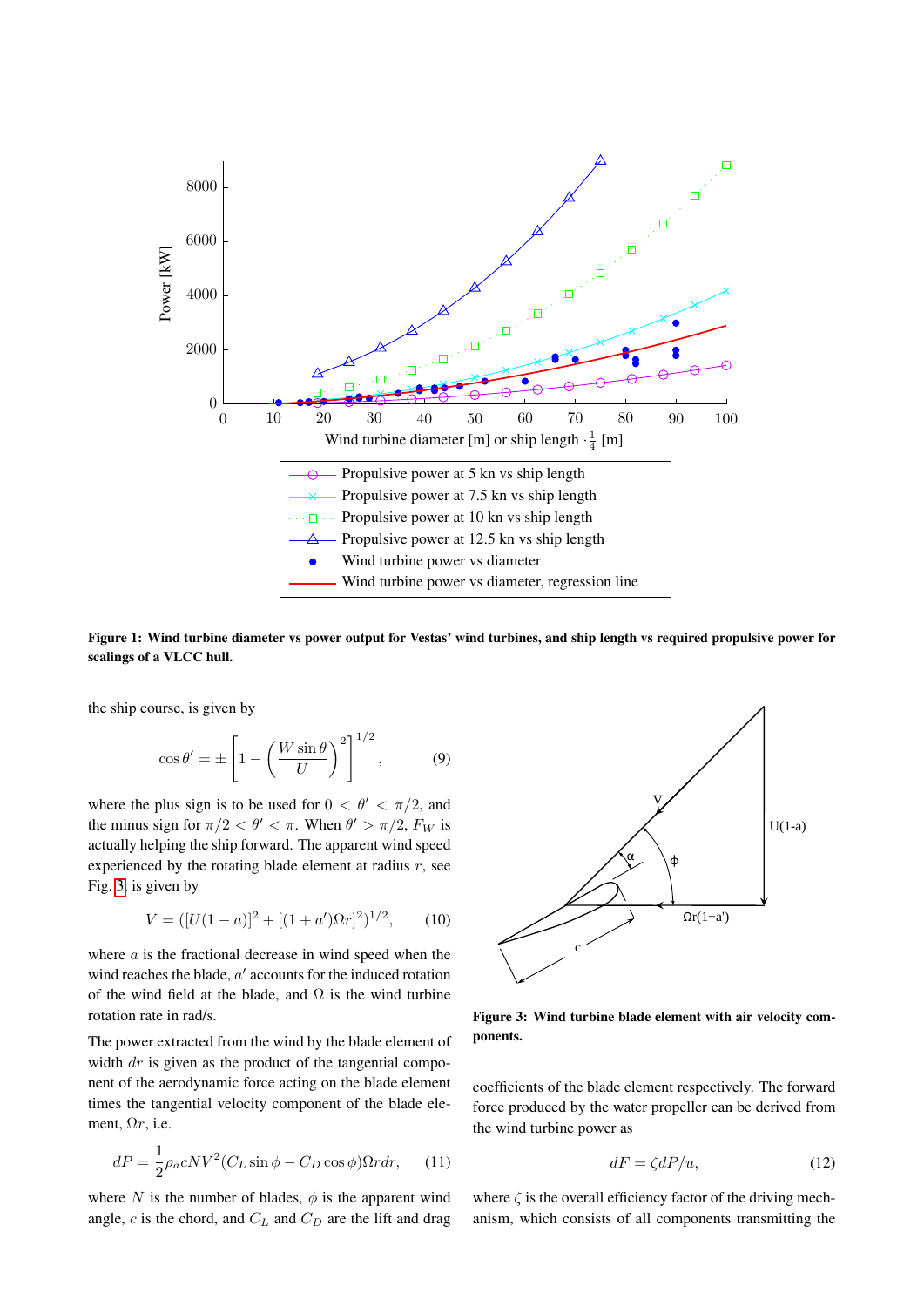power between the wind turbine and the water propeller as well as the water propeller itself.

The backward force on the wind turbine will have a component transverse to the motion of the ship as well as parallel to it. Assuming that the transverse force is balanced by a lifting force due to a small leeway angle between the ship and its path, the transverse force component can be ignored. The longitudinal component is given as

<span id="page-3-0"></span>
$$
dF_W = \frac{1}{2}\rho_a cNV^2 (C_L \cos\phi + C_D \sin\phi) dr \cos\theta'.
$$
 (13)

The net forward force,  $dF - dF_W$ , is found when combining Eqs. [\(11\)](#page-2-2), [\(12\)](#page-2-3) and [\(13\)](#page-3-0) as

$$
dF - dF_W = \frac{1}{2}\rho_a c C_L N V^2.
$$
  

$$
\left[\zeta \frac{\Omega r}{u} (\sin \phi - \epsilon \cos \phi) - (\cos \phi + \epsilon \sin \phi) \cos \theta'\right] dr,
$$
  
(14)

where  $\epsilon = C_D/C_L$  is the drag-to-lift ratio of the airfoil section. From momentum theory, we know that the backward force on the wind turbine can be written as

<span id="page-3-2"></span>
$$
dF_W = 4\rho_a U^2 a (1 - a)\pi r dr \cos \theta'. \tag{15}
$$

The power,  $dP$ , can be written as

$$
dP = \Omega dQ = \frac{1}{2}\rho_a cNV^2 C_L(\sin\phi - \epsilon\cos\phi)\Omega r dr, \tag{16}
$$

where the torque, dQ, exerted on the blade elements by the fluid annulus of width  $dr$  can from momentum theory be written as

$$
dQ = U(1 - a)4\pi a' \Omega r^3 \rho_a dr.
$$
 (17)

The alternative expression for  $dP$ ,  $dP = \Omega dQ$ , then becomes

<span id="page-3-1"></span>
$$
dP = U(1 - a)4\pi a' \Omega^2 r^3 \rho_a dr.
$$
 (18)

Combining Eqs. [\(12\)](#page-2-3), [\(18\)](#page-3-1), and [\(15\)](#page-3-2), the total net forward force can be written as

$$
\frac{F_{net}}{4\pi\rho_a R^2 W^2} = \frac{1 + f^2 + 2f \cos\theta}{S^2} \int_0^S a(1 - a)H(s)s \, ds,\tag{19}
$$

where R is the wind turbine rotor radius,  $S = \Omega R/U$  is the tip speed ratio,  $s = \Omega r / U$  is the dimensionless speed ratio and the function  $H(s)$  is given by

$$
H(s) = \zeta \frac{U}{u} \left( \frac{a's^2}{a} \right) - \cos \theta', \tag{20}
$$

where  $U/u$  can be obtained from Eq. [\(8\)](#page-1-6) and  $\cos \theta'$  from Eq. [\(9\)](#page-2-4).

Now, let us keep  $\zeta$ , f, and  $\epsilon$  fixed, set  $\theta = 0$ , and try to maximize  $F_{net}$  with respect to  $a(s)$  and S. It can be shown [\(Blackford, 1985\)](#page-8-1) that  $a'$  is related to  $a$  through

$$
a'(s) = -\frac{1}{2}(1 + \epsilon/s)
$$
  
+ 
$$
\frac{1}{2}\sqrt{(1 + \epsilon/s)^2 + 4a[(1 - a)/s^2 - \epsilon/s]}.
$$
 (21)

Blackford found that the function

<span id="page-3-4"></span><span id="page-3-3"></span>
$$
a(s) \simeq a_0[1 - \exp(-2s)] \tag{22}
$$

gives a good approximation for the maximum  $F_{net}$  values. As discussed by [Glauert](#page-8-4) [\(1943\)](#page-8-4), the maximum velocity reduction in the slipstream,  $2Ua$ , only occurs on the vortex sheets formed by the trailing vortices from the blade tips. The circumferential average decrease of axial velocity in the slipstream is only a fraction  $G$  of this velocity. The wind speed reduction parameter  $\alpha$  should therefore be multiplied with  $G$  to account for a finite number of blades,  $N$ . An approximate expression for  $G$  was first worked out by Prandtl, known as Prandtl's tip loss factor:

$$
G = \frac{2}{\pi} \arccos\left[\exp\left(-g\right)\right],\tag{23}
$$

<span id="page-3-8"></span>where

$$
g = \frac{N}{2}(1 - s/S)\sqrt{1 + S^2}.
$$
 (24)

The optimal apparent wind angle,  $\phi$ , can be found from

<span id="page-3-5"></span>
$$
\phi(s) = \arctan\left[\frac{1}{s}\left(\frac{1-a}{1+a'}\right)\right],\tag{25}
$$

where  $a$  and  $a'$  are determined from Eq. [\(22\)](#page-3-3) and Eq. [\(21\)](#page-3-4) respectively.  $\phi(r)$  can be found by substituting  $s = \frac{\Omega r}{U}$  into Eq. [\(25\)](#page-3-5).

By combining Eqs. [\(13\)](#page-3-0) and [\(15\)](#page-3-2), we get an expression for the chord length:

<span id="page-3-6"></span>
$$
c = \frac{8\pi U^2 a (1 - a)r}{NV^2 (C_L \cos \phi + C_D \sin \phi)}.
$$
 (26)

From Fig. [3,](#page-2-1) we have

$$
\sin^2 \phi = \frac{U^2 (1 - a)^2}{V^2},\tag{27}
$$

and by inserting this into Eq. [\(26\)](#page-3-6), we get

<span id="page-3-7"></span>
$$
c = \frac{8\pi r \sin^2(\phi)a}{N(C_L \cos \phi + C_D \sin \phi)(1 - a)}.\tag{28}
$$

This is a different expression than what Blackford obtained for c.

# **3 FUEL SAVING FOR A NOTIONAL WIND TURBINE SHIP**

As a result of the considerations discussed above, in the following calculations, a 150 m long ship with the same hull as studied in Fig. [1](#page-2-0) is theoretically fitted with a four-bladed 39 m diameter horizontal-axis wind turbine for auxiliary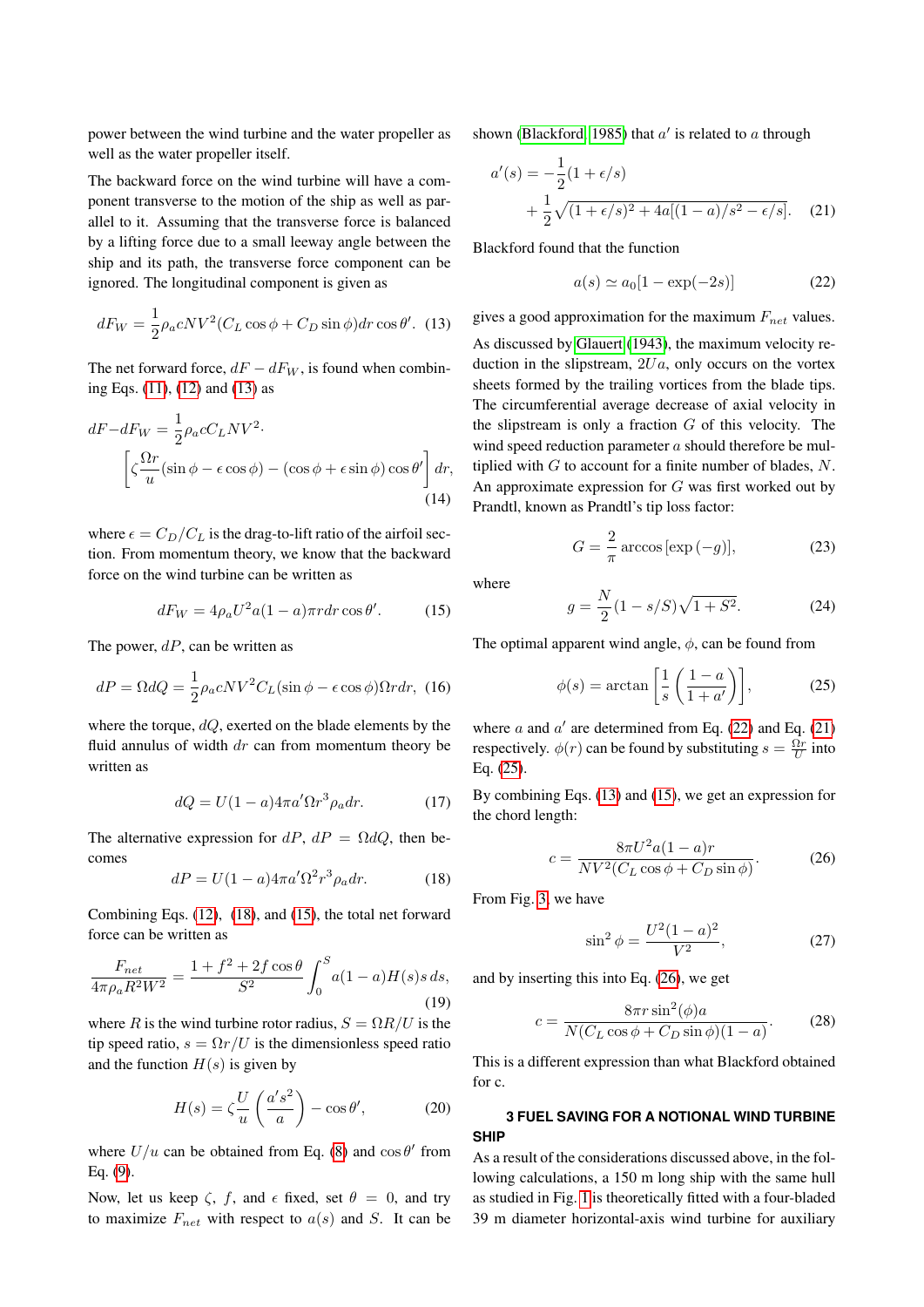propulsion, and set to sail the route Peterhead - Bremerhaven - Peterhead, see Fig. [4.](#page-5-0) This route is chosen primarily due to the weather stations in close proximity to the route, for which statistical wind data is available. The route is divided into 8 legs, where the wind data for each leg is taken from the closest weather station. Table [2](#page-6-0) gives the dominant wind directions and average wind speeds for the different legs in January, 10 m above sea level. In order to calculate the wind speeds at an elevation of 39.5 m above sea level, which is the hub height of the notional wind turbine ship, Eq. [\(29\)](#page-4-0) is used:

<span id="page-4-0"></span>
$$
\bar{U}(z) = \bar{U}_{10} \left(\frac{z}{10}\right)^{\alpha},\tag{29}
$$

where  $\bar{U}(z)$  is the mean wind speed at elevation  $z, \bar{U}_{10}$  is the mean wind speed at 10 m elevation, and  $\alpha = 1/7$  = 0.1429 is a typical value of  $\alpha$  [\(Peterson and Hennessey,](#page-9-2) [1978\)](#page-9-2).

For given values of  $\theta$ , W, f, and  $\zeta$ , there is a value of  $a_0$ , see Eq. [22,](#page-3-3) that gives the maximum possible net forward force for a given wind turbine radius R. In order for the wind turbine to operate at different values of  $a_0$ , a different blade design is required for each combination of  $\theta$ , W, f, if  $\zeta$  is fixed. This is, of course, totally impractical, and a practical alternative is to use a wind turbine with controllable blade pitch. However, it is not possible to obtain the exact optimal pitch for all radii if the blade is turned a certain angle from, say, the optimal upwind blade pitch. As Blackford points out, it would likely be best to design the wind turbine for optimal performance upwind, since this is the most important and most critical direction. The blades should, nevertheless, be able to be turned in order to optimize the net forward force at different wind directions and wind speeds, and to have full control of the wind turbine and its loads in strong winds.

From the discussion above, the optimized wind turbine ship is designed to sail at 10 kn, with  $\theta = 0$  and  $W = 20$  kn = 10.288 m/s, so  $f = 0.5$ . It is assumed that all blade sections operate at an angle of attack of  $\alpha = 4^{\circ}$ , and that  $C_L = 0.8$ and  $C_D = 0.024$ . The chord and pitch angle distributions, see Table [3,](#page-4-1) are hence fixed, as they are designed for optimal upwind performance, but the blades can be turned, and  $\Omega$  regulated by a gearing mechanism, to maximize  $F_{net}$  for the specific combination of  $\theta$ , W, and f.

With the chord and pitch angle distributions known, the wind reduction factor, a, is now calculated from Eq.  $(28)$ . Solving Eq. [\(28\)](#page-3-7) for a yields

$$
a = \frac{b}{1+b},\tag{30}
$$

where

$$
b = \frac{cN(C_L \cos \phi + C_D \sin \phi)}{8\pi r \sin^2 \phi}.
$$
 (31)

Knowing  $a, a'$  is then calculated from Eq. [\(21\)](#page-3-4). We can now check if the values of a, a' and  $\Omega$  results in the correct

<span id="page-4-1"></span>

| $r \, \text{m}$ | $\phi$ [deg] | c[m] |
|-----------------|--------------|------|
| $\mathbf{1}$    | 70.8         | 1.26 |
| 3               | 52.3         | 3.58 |
| 5               | 40.2         | 4.30 |
| 7               | 32.1         | 4.18 |
| 9               | 26.5         | 3.79 |
| 11              | 22.5         | 3.34 |
| 13              | 19.6         | 2.91 |
| 15              | 17.5         | 2.46 |
| 17              | 16.2         | 1.93 |
| 19              | 16.0         | 0.97 |
| 19.5            | 16.9         | 0    |

Table 3: Design parameters for the four-bladed optimized wind turbine.

 $\phi$ , see Fig. [3.](#page-2-1) An iteration procedure must be performed for different angles of attack,  $\alpha$ , at each radial blade position, to find the  $\alpha$  which gives the correct  $\phi$ . The NACA 4412 foil section is used here, with  $C<sub>L</sub>$  as a function of  $\alpha$ given in [Abbott and von Doenhoff](#page-8-5) [\(1959\)](#page-8-5). It is assumed that  $C_D = \epsilon C_L$ , where  $\epsilon = 0.03$ .

By adjusting the rotation rate  $\Omega$  and blade angle, for a given blade design, we can get relatively close to the optimal  $F_{net}$  if the blades were designed specifically for the actual values of  $\theta$ , W, and f.  $F_{net}$  is found through numerical integration of Eq. [\(14\)](#page-3-8). The net power in Table [4](#page-7-0) is defined as the power generated by the wind turbine minus the power required to overcome the backward force on the wind turbine rotor disk, and can be calculated by multiplying the net force with the ship speed and divide by the efficiency factor  $\zeta_2$ , which accounts for losses from the engine to the propeller, and propeller losses. With a generator efficiency,  $\zeta_1 = 0.95$ , the overall efficiency factor then becomes  $\zeta = \zeta_1 \zeta_2$ , and is assumed to be  $\zeta = 0.7$  here. The total energy saved using the optimized blade design for  $\theta$  $= 0$ ,  $W = 10.288$  m/s, and  $f = 0.5$ , when adjusting the wind turbine rotation rate and blade angle, is 40630 kWh. This equals 33.1% of the total required energy, including a sea margin of 15%. A simplified model for the drag on the wind turbine tower is included in the calculations: The tower is divided into two vertical cylinders, one covered by the wind turbine and one uncovered by the wind turbine. The drag force on the tower,  $F_{D,t}$ , is then calculated as

$$
F_{D,t} = C_{D,t} \frac{1}{2} \rho_a (U \cos \theta')^2 A_{t,uncovered} + C_{D,t} \frac{1}{2} \rho_a (U(1-a) \cos \theta')^2 A_{t,covered},
$$
 (32)

where  $C_{D,t}$  is the drag coefficient of the cylindrical tower,  $A_{t,uncovered}$  and  $A_{t,covered}$  are the projected areas of the wind turbine tower that are uncovered and covered by the wind turbine, respectively. In the calculations, the following estimated values are used:  $a = 0.1$ ,  $A_t$ <sub>uncovered</sub> = 30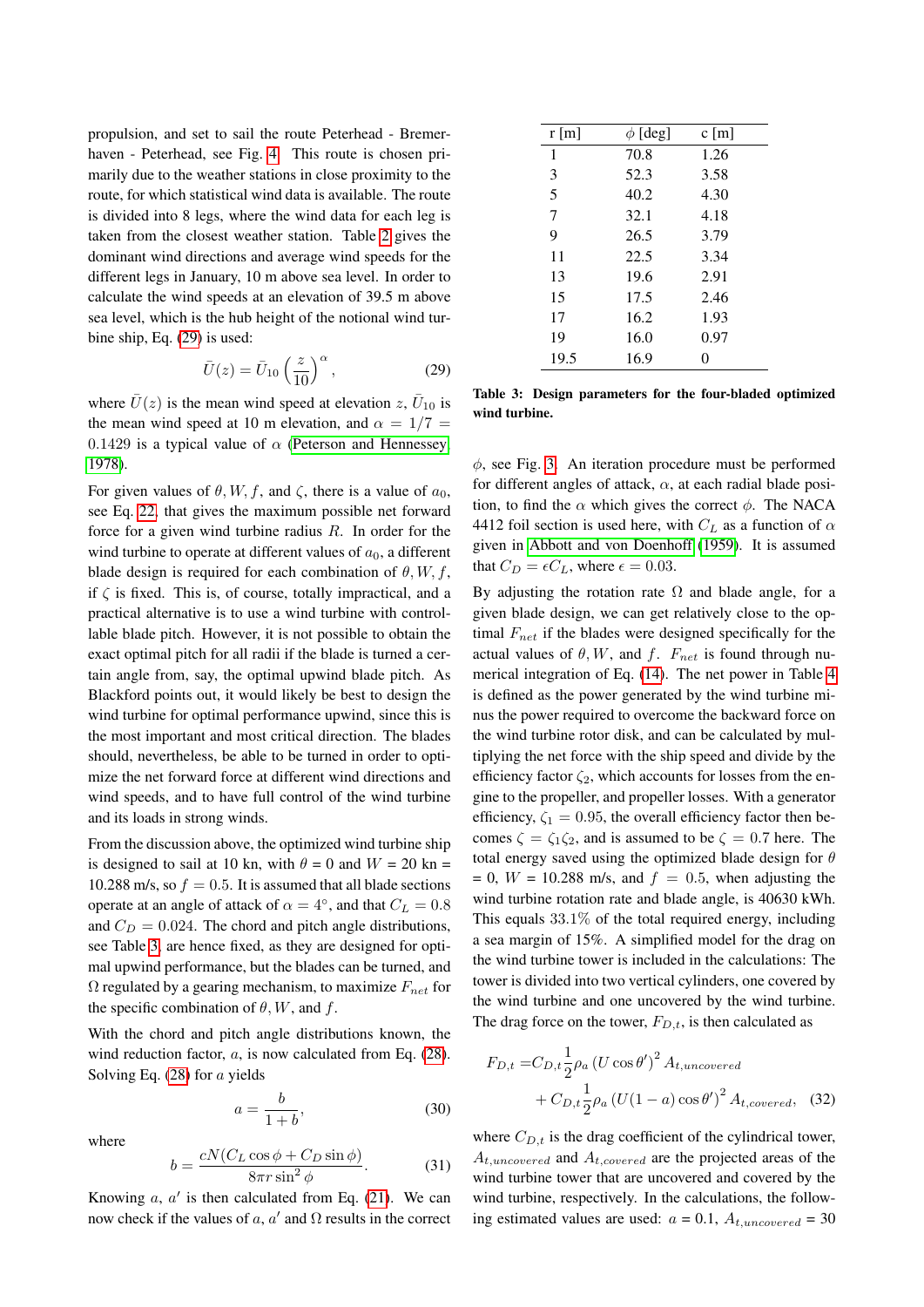<span id="page-5-0"></span>

Figure 4: The route for the wind turbine ship.

# $m^2$ ,  $A_{t, covered} = 48.75$  m<sup>2</sup> and  $C_{D,t} = 1.17$ .

In order to study the effect of optimizing the wind turbine design for a given wind turbine diameter, similar calculations are done for a Vestas V39/600 wind turbine onboard the ship, see Fig. [5.](#page-5-1) The Vestas V39/600 has a rotor diameter of 39 m, and can generate up to 600 kW of power. Using the power coefficient, Eq.  $(7)$ , where P is the power found from the power curve [\(El-Shimy, 2010\)](#page-8-6) for a given wind speed, the axial induction factor,  $a$ , is then calculated by solving the cubic equation

<span id="page-5-2"></span>
$$
4a^3 - 8a^2 + 4a - C_P = 0.
$$
 (33)

Note that Eq. [\(33\)](#page-5-2) has no solution if  $C_P$  is above the Betz limit. Solutions of Eq. [\(33\)](#page-5-2) larger than 0.4 are not valid, due to the limitations of momentum theory. Using axial momentum theory, the component of the force on the wind turbine in the direction of the ship course is given by Eq. [\(1\)](#page-1-8).

Again, the net force is calculated as the power generated by the wind turbine minus the power required to overcome  $F_W$  at 10 knots. As we see from Table [4,](#page-7-0) employing the Vestas V39/600 wind turbine on the notional wind turbine ship will result in a total energy saving of 24.4% for the given ship and route, compared to 33.1% for the optimized wind turbine design. The drag on the Vestas V39/600 wind turbine tower is set equal to the drag on the optimized wind turbine tower, and again, a sea margin of 15% is used.

<span id="page-5-1"></span>

Figure 5: Illustration of a Vestas V39/600 wind turbine onboard a tanker for power generation.

# **4 COMPARISON WITH WINGSAILS**

The fuel saving attained for the optimized notional wind turbine ship is compared with that of a notional ship of the same dimensions, using wingsails instead of a wind turbine for auxiliary propulsion. The maximum possible sail area for a particular ship, is

<span id="page-5-3"></span>
$$
SA = K \cdot D^{2/3},\tag{34}
$$

where D is the volume displacement of the ship, and K is a constant, which has the value 3.2 for wingsails [\(Asker,](#page-8-7) [1985\)](#page-8-7). Using Eq. [\(34\)](#page-5-3), the maximum possible sail area for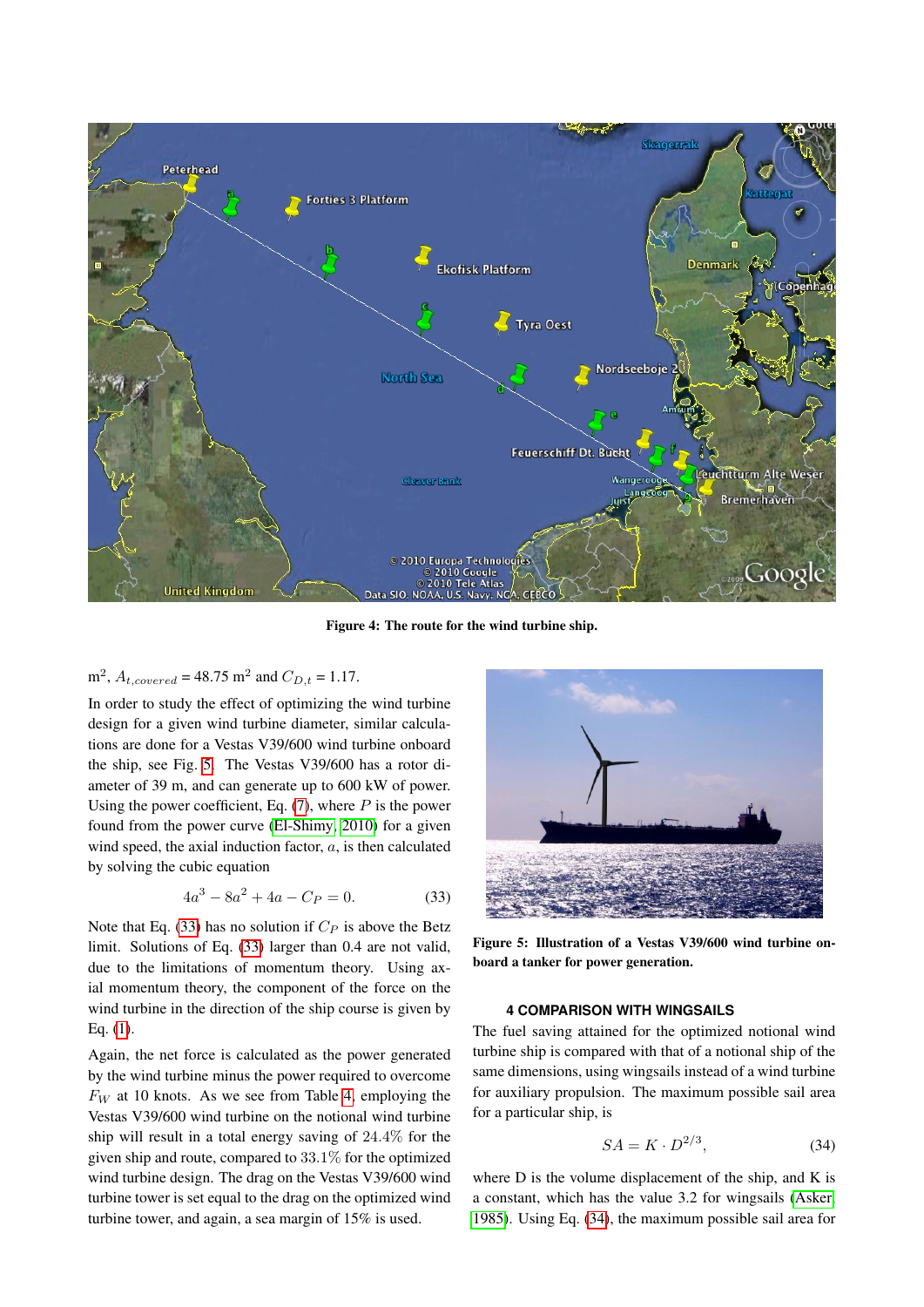<span id="page-6-0"></span>

| Leg             | <b>Distance</b>     | Closest weather station | Dominant<br>direc-<br>wind<br>tion | Average wind<br>[m/s]<br>speed<br>above<br>10<br>m<br>sea level |
|-----------------|---------------------|-------------------------|------------------------------------|-----------------------------------------------------------------|
| Peterhead - a   | 63.01 km            | Peterhead Harbour       | <b>SxSW</b>                        | 6.7                                                             |
| $a - b$         | $150.26 \text{ km}$ | Forties 3 Platform      | <b>SxSW</b>                        | 9.3                                                             |
| $b - c$         | 144.97 km           | Ekofisk Platform        | <b>SxSW</b>                        | 12.9                                                            |
| $c - d$         | 140.62 km           | Tyra Oest               | ExSE                               | 12.9                                                            |
| $d - e$         | 118.39 km           | Nordseeboje 2           | <b>ExSE</b>                        | 9.8                                                             |
| $e - f$         | 91.36 km            | Feuerschiff Dt. Bucht   | N                                  | 9.8                                                             |
| $f - g$         | 48.15 km            | Leuchtturm Alte Weser   | <b>SW</b>                          | 10.3                                                            |
| g - Bremerhaven | $29.65 \text{ km}$  | <b>Bremerhaven</b>      | <b>SxSW</b>                        | 6.2                                                             |

Table 2: Route with wind data for January [\(Windfinder, 2010\)](#page-9-3).

our ship is  $3130.5 \text{ m}^2$ . In order to compare the propulsive force for the wingsail-equipped ship with that of the wind turbine-powered ship, a wingsail area equal to the rotor disk area of the wind turbine is chosen. With 10 halfelliptical wingsails of maximum chord length 6.08 m and height 25 m, the total wingsail area is  $1194.1 \text{ m}^2$ , which is approximately equal to the rotor disk area of the wind turbine, and also well below the limiting maximum possible sail area. It is assumed a 1 m gap between the wingsails and the ship deck, and that this gap is so small that the induced drag is that corresponding to an elliptical wing of half-span equal to the wingsail height. According to [Ho](#page-8-8)[erner](#page-8-8) [\(1965\)](#page-8-8), this assumption is justified for gaps below 0.06 of the sail height. It is further assumed that the incoming wind is undisturbed by the ship, and that the wind speed at half the wingsail height is representative for the whole wingsail. The wingsail masts are assumed to be 1 m high and 2 m in diameter, which gives a small additional contribution to the total drag.

The wingsail masts are spaced two maximum chord lengths apart, and it is assumed that the local wind at one wingsail is not affected by the other wingsails. This assumption is least incorrect when the apparent wind is abeam. When the wind direction is directly aft, experimental results on groups of longitudinally spaced flat plates normal to the flow [\(Ball and Cox, 1978\)](#page-8-9) are used to calculate the drag force. It should be noted that the experimental results were obtained at a Reynolds number of  $3.9 \cdot 10^3$ , while in our case, the Reynolds number based on maximum chord length is up to  $6.9 \cdot 10^6$ . However, as the drag coefficient for a flat plate normal to the flow is almost constant for a wide range of Reynolds numbers, we believe that it is justifiable to apply these experimental results also for higher Reynolds numbers. The wingsails are assumed to be unaffected by each other until the wind angle is so large that the wingsails begin to shield each other, not accounting for spreading or deflection of the wake, which we consider to be a conservative assumption. From this wind angle, a

straight line is drawn down to the drag value for normal flat plates, as shown in Fig. [6.](#page-7-1)

The wingsails are assumed to have symmetrical cross sections of NACA 0015 profiles. The lift,  $F_L$ , and drag,  $F_D$ , of the wingsails are calculated as

$$
F_L = \frac{1}{2} \rho_a C_L S U^2,\tag{35}
$$

$$
F_D = \frac{1}{2} \rho_a C_D S U^2,\tag{36}
$$

where  $S$  is the wingsail area, and the two-dimensional lift and drag coefficients,  $c_l$  and  $c_d$ , are found from [Sheldahl](#page-9-4) [and Klimas](#page-9-4) [\(1981\)](#page-9-4) for all angles of attack. Taking the finite span effect into account for the half-elliptical wingsails, the three-dimensional lift and drag coefficients become

$$
C_L = \frac{c_l}{1 + \frac{2}{Asp}},\tag{37}
$$

$$
C_D = c_d + \frac{C_L^2}{\pi A s p}.\tag{38}
$$

The total net forward force for the 10 wingsails,  $F_{net\ tot}$  is then found as

$$
F_{net,tot} = 10(F_L \sin \theta' - F_D \cos \theta'),\tag{39}
$$

where the maximum values of  $F_{net,tot}$ , found by varying the angle of attack, is plotted in Fig. [6.](#page-7-1) The resulting fuel saving for the wingsail-equipped ship sailing the same route at 10 knots, with a 15% sea margin, is 31.8%.

In order to compare the heeling moments of the wind turbine and wingsail rigs, let us look at the following scenario: The ship is sailing at 10 knots, with true wind direction 104.9° relative to the ship, in 20 m/s true wind speed, so that the apparent wind direction is 90°. The heeling moment due to the optimized wind turbine rig about the center of gravity of the ship is now 6.08 MNm, whereas it is only 1.24 MNm for a Vestas V39/600 onboard the ship. The theory is here applied to get the maximum  $F_{net}$  for the optimized wind turbine, which gives both a much larger  $P$  and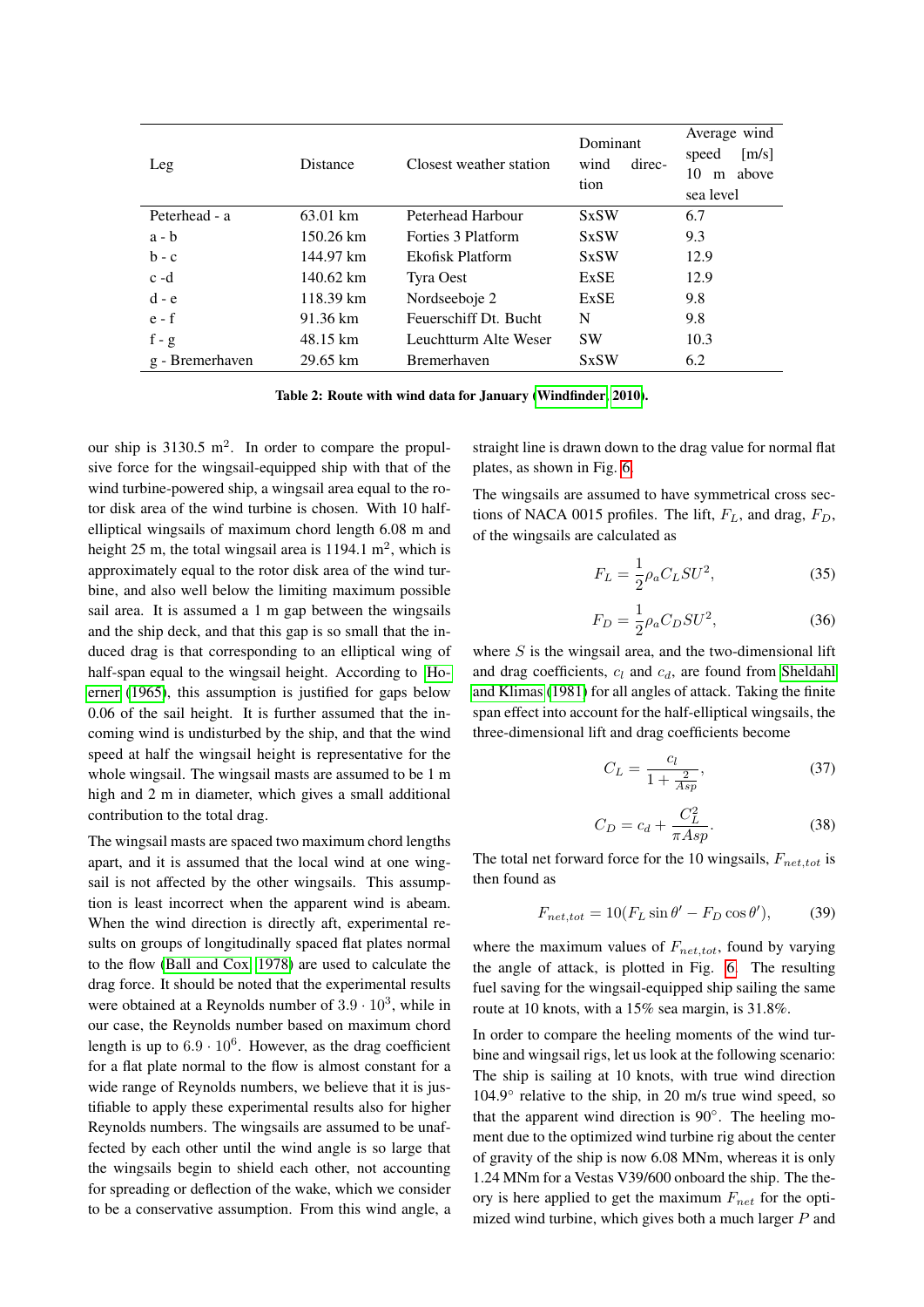<span id="page-7-1"></span>

Figure 6: Net forward force from wingsails for a wind speed of 6.7 m/s, 10 m above sea level.

<span id="page-7-0"></span>

| Leg                       | Net<br>power<br>with<br>opti-<br>mized<br>wind<br>turbine design<br>for $f = 0.5$ , $\theta$<br>$= 0, W = 20$<br>$kn$ [ $kW$ ] | Net power<br>with<br><b>Vestas</b><br>V39/600<br>[kW] | Net power<br>with<br>wingsails<br>[kW] | Time<br>in<br>leg[h] | Energy saved<br>with<br>opti-<br>mized<br>wind<br>turbine design<br>for $f = 0.5$ , $\theta$<br>$= 0, W = 20$<br>kn [kWh] | Energy<br>saved with<br><b>Vestas</b><br>V39/600<br>[kWh] | Energy<br>saved with<br>wingsails<br>[kWh] |
|---------------------------|--------------------------------------------------------------------------------------------------------------------------------|-------------------------------------------------------|----------------------------------------|----------------------|---------------------------------------------------------------------------------------------------------------------------|-----------------------------------------------------------|--------------------------------------------|
| Peterhead - a             | 107                                                                                                                            | 172                                                   | 312                                    | 3.40                 | 365                                                                                                                       | 584                                                       | 1060                                       |
| $a - b$                   | 325                                                                                                                            | 370                                                   | 554                                    | 8.11                 | 2635                                                                                                                      | 3002                                                      | 4495                                       |
| $b - c$                   | 863                                                                                                                            | 492                                                   | 1018                                   | 7.83                 | 6759                                                                                                                      | 3850                                                      | 7973                                       |
| $c - d$                   | 1195                                                                                                                           | 395                                                   | 60                                     | 7.59                 | 9075                                                                                                                      | 2996                                                      | 457                                        |
| $d - e$                   | 497                                                                                                                            | 343                                                   | 34                                     | 6.39                 | 3179                                                                                                                      | 2191                                                      | 216                                        |
| $e - f$                   | 295                                                                                                                            | 368                                                   | 417                                    | 4.93                 | 1455                                                                                                                      | 1818                                                      | 2058                                       |
| $f - g$                   | 613                                                                                                                            | 355                                                   | 132                                    | 2.60                 | 1594                                                                                                                      | 923                                                       | 343                                        |
| g - Bremerhaven           | 81                                                                                                                             | 134                                                   | 272                                    | 1.60                 | 129                                                                                                                       | 215                                                       | 435                                        |
| Bremerhaven - g           | 69                                                                                                                             | 110                                                   | 245                                    | 1.60                 | 110                                                                                                                       | 175                                                       | 392                                        |
| $g - f$                   | 240                                                                                                                            | 292                                                   | 397                                    | 2.60                 | 624                                                                                                                       | 759                                                       | 1033                                       |
| $\mathbf f$ - $\mathbf e$ | 426                                                                                                                            | 375                                                   | 573                                    | 4.93                 | 2099                                                                                                                      | 1850                                                      | 2829                                       |
| $e - d$                   | 167                                                                                                                            | 215                                                   | 241                                    | 6.39                 | 1068                                                                                                                      | 1375                                                      | 1543                                       |
| $d - c$                   | 560                                                                                                                            | 644                                                   | 537                                    | 7.59                 | 4256                                                                                                                      | 4893                                                      | 4079                                       |
| $c - b$                   | 867                                                                                                                            | 539                                                   | 958                                    | 7.83                 | 6784                                                                                                                      | 4218                                                      | 7499                                       |
| $b - a$                   | 300                                                                                                                            | 362                                                   | 510                                    | 8.11                 | 2435                                                                                                                      | 2941                                                      | 4139                                       |
| a - Peterhead             | 95                                                                                                                             | 144                                                   | 282                                    | 3.40                 | 324                                                                                                                       | 491                                                       | 959                                        |
| <b>Sum</b>                |                                                                                                                                |                                                       |                                        | 84.93                | 40630                                                                                                                     | 30019                                                     | 39023                                      |

Table 4: Energy savings for the ship.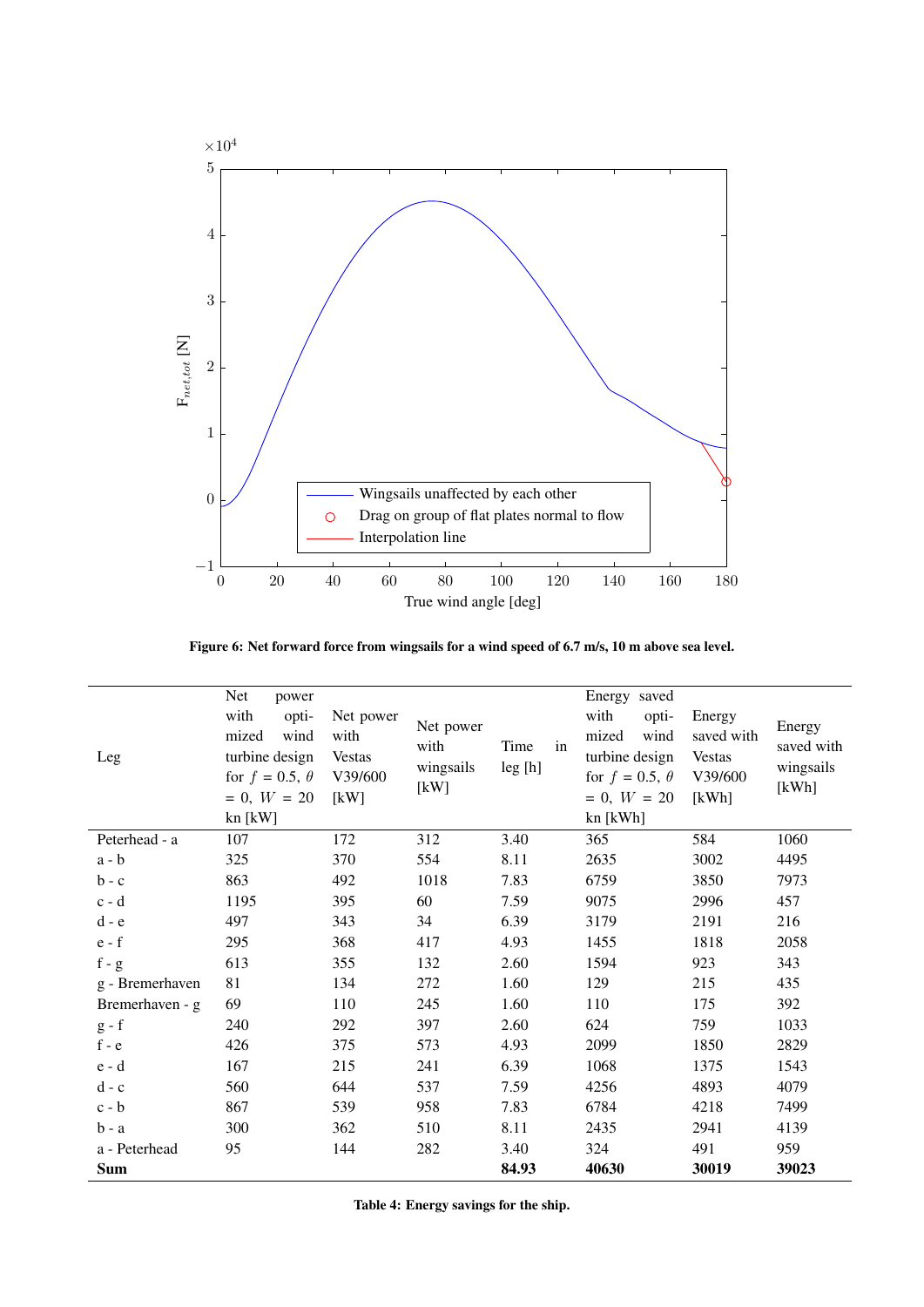<span id="page-8-10"></span>

Figure 7: Righting moment for the ship studied.

thrust on the rotor than we get from the Vestas V39/600. This can be seen from the power coefficient,  $C_P$ , for the optimized wind turbine, which is 0.3144, whereas the power coefficient for the Vestas V39/600 is only 0.0606 at this wind speed, resulting in a power output of 600 kW. The optimized wind turbine gives a higher net forward thrust than the Vestas V39/600, not because the thrust is lower, but because the power is much higher. This result may seem somewhat counterintuitive since the optimized wind turbine is optimized for maximum  $F_{net}$  and not maximum power, but is due to the fact that the optimized wind turbine is designed for higher apparent wind speeds than the Vestas V39/600.

For the same wind condition, the heeling moment of the wingsail rig about the center of gravity of the ship is 4.20 MNm, for a 13.8° angle of attack. An extreme heeling moment may occur if the wingsail rig is positioned to sail upwind, and the wind direction suddenly changes to 20 m/s apparent beam wind, faster the wingsails are turned, so that the angle of attack is 90◦ . In this case, the heeling moment will be as high as 116 MNm; fortunately only for a short period of time if the wingsail positioning system is working properly. Such large heeling moments will never occur for a wind turbine-powered ship.

The righting moment can be calculated as

$$
M_{righting} = \rho_w \nabla gGM \sin \phi, \qquad (40)
$$

where  $\rho_w$  is the mass density of water,  $\nabla = 30600 \text{ m}^3$  is the volume displacement,  $GM = 2.63$  m is the distance from the center of gravity to the metacenter, and  $\phi$  is the heel angle of the ship. This GM-value accounts for the underwater hull of the ship only. When the righting moment equals the heeling moment, the ship will have a steady heel angle  $\phi$ . The righing moment curve is shown in Fig. [7.](#page-8-10) We see that for heeling moments below 10 MNm, the heel angle is negligible.

# **5 CONCLUSION**

The 150 m long tanker sailing the route Peterhead - Bre-

merhaven - Peterhead in January at 10 knots will save 24.4% of the total fuel by employing the Vestas V39/600 for auxiliary power generation. By optimizing the wind turbine design for ship propulsion while keeping the wind turbine diameter fixed at 39 m, the fuel saving increases to 33.1%. Fitting the ship with wingsails of the same sail area as the wind turbine rotor disk area results in a fuel saving of 31.8% at a ship speed of 10 knots. It is seen that the heeling moment in 20 m/s apparent beam wind is lower for a ship powerered by a Vestas V39/600 wind turbine than a wingsail-powered ship, but higher if the ship is powered by the optimized wind turbine described in this paper. However, if one considers the risk of the wingsail turning system failing, a wind turbine-powered ship is preferable with respect to heeling moments. For a ship sailing about half the wind speed, it is thus seen that an optimized wind turbinepowered ship is weakly preferable over a wingsail-powered ship, if energy efficiency and heeling moments are the main concerns.

#### **REFERENCES**

- <span id="page-8-5"></span>Abbott, I. H. and von Doenhoff, A. E. (1959). Theory of Wing Sections. Dover Publications.
- <span id="page-8-7"></span>Asker, G. C. F. (1985). 'Roller Furled Genoa and Rigid Surface Wingsail, a Flexible Practical Wind-Assist System for Commercial Vessels'. Journal of Wind Engineering and Industrial Aerodynamics, 20:61–81.
- <span id="page-8-9"></span>Ball, D. J. and Cox, N. J. (1978). 'Hydrodynamic Drag Forces on Groups of Flat Plates'. Journal of the Waterway Port Coastal and Ocean Division, 104(WW2):163–173.
- <span id="page-8-1"></span>Blackford, B. L. (1985). 'Optimal Blade Design for Windmill Boats and Vehicles'. Journal of Ship Research, 29(2):139 – 149.
- <span id="page-8-0"></span>Bose, N. (2008). Marine Powering Prediction and Propulsors. SNAME.
- <span id="page-8-6"></span>El-Shimy, M. (2010). 'Optimal Site Matching of Wind Turbine Generator: Case Study of the Gulf of Suez Region in Egypt'. Renewable Energy, 35(8):1870–1878.
- <span id="page-8-4"></span>Glauert, H. (1943). Division L of Aerodynamic Theory. Durand Printing Committee, Calif. Institute of Technology.
- <span id="page-8-3"></span>Hansen, M. O. L. (2008). Aerodynamics of Wind Turbines. Earthscan.
- <span id="page-8-8"></span>Hoerner, S. F. (1965). Fluid-Dynamic Lift. Hoerner Fluid Dynamics.
- <span id="page-8-2"></span>Hollenbach, K. U. (1998). 'Estimating Resistance and Propulsion for Single-Screw and Twin-Screw Ships'. Ship Technology Research, 45(2):72–76.